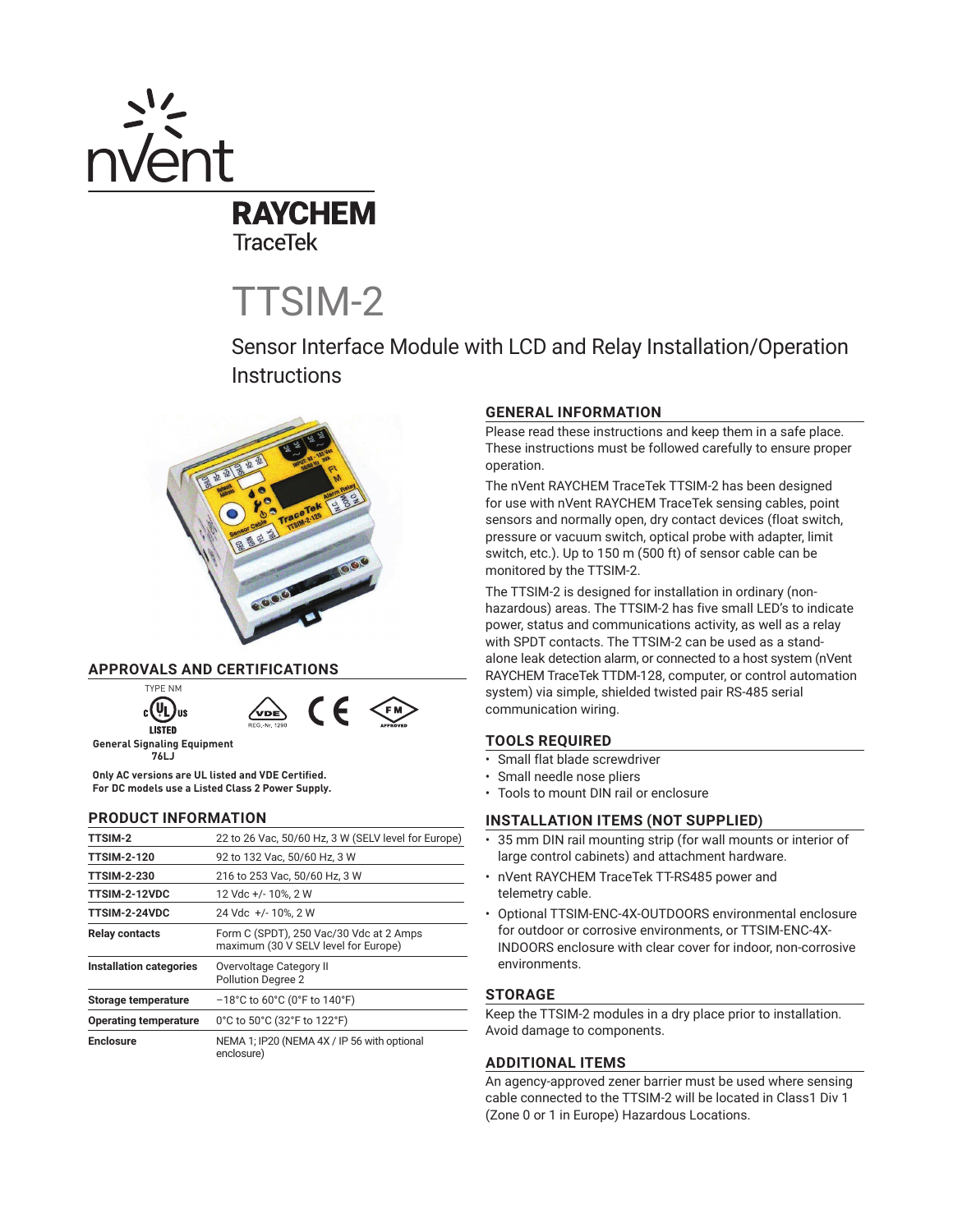# **Installing the TTSIM-2**

**Note**: To avoid damage to the TTSIM-2, store the unit in its packaging until ready to install.

## **Selecting the mounting position**

Choose a location where the module will be protected from the elements, temperature extremes or heavy vibration. The TTSIM-2 is designed to be snapped onto standard 35 mm DIN rail. Existing electrical or instrumentation cabinets with spare rail space make good mounting locations. It is also possible to install a small section of DIN rail directly on a wall or cabinet surface and mount the TTSIM-2 in any location as long as it does not create a tripping hazard or expose the TTSIM-2 to impact damage. The TTSIM-2 should be mounted within 1200 m (4000 ft) wire run from the controlling TTDM-128 or control system host. Contact the factory for methods to increase the wire run distance beyond 1200 m.

**Important**: The TTSIM-2 is an electronic unit. Take the following precautions to avoid damage to electronic components:

- Handle with care and avoid mechanical shock and impact.
- Keep dry.
- Avoid exposure to static electricity by touching a nearby piece of grounded equipment or water pipe prior to handling the TTSIM-2.
- Avoid contact with metal filings, grease, pipe dope and other contaminants.

## **Mounting the TTSIM-2 module (without NEMA 4X Enclosure – Figure 1)**

- Secure a sufficient length of DIN rail to the desired mounting surface, or locate an existing DIN rail with sufficient space to install the TTSIM-2.
- Remove the TTSIM-2 from it's packaging and snap onto the DIN rail with the release tab towards the bottom.





#### **Mounting the TTSIM-2 module in the optional NEMA 4X Enclosure – Figure 2**

- Plan conduit alignment and drill holes as necessary.
- A typical outdoor or harsh environment installation will require three holes in the TTSIM-ENC: one for inbound power and telemetry, one for outbound power and telemetry and one for the sensor cable leader. See Figure 2.
- Secure the TTSIM-ENC to any convenient vertical surface using the four corner mounting holes and hardware suitable for the selected surface.
- Rough-in conduit as required and pull the cables for power and telemetry. Leave approximately 20 cm (8 in) for connection to TTSIM-2 terminals. Pull in the sensor circuit leader cable.
- In order to provide maximum electrostatic discharge protection, and to be CE compliant, the DIN rail must be grounded.

**Note:** Rough-in and final connections do not have to be completed at the same time, however make sure to replace the cover and tighten the cover screws if the enclosure will be left in a partially installed condition overnight or longer.



Figure 2. NEMA 4X enclosure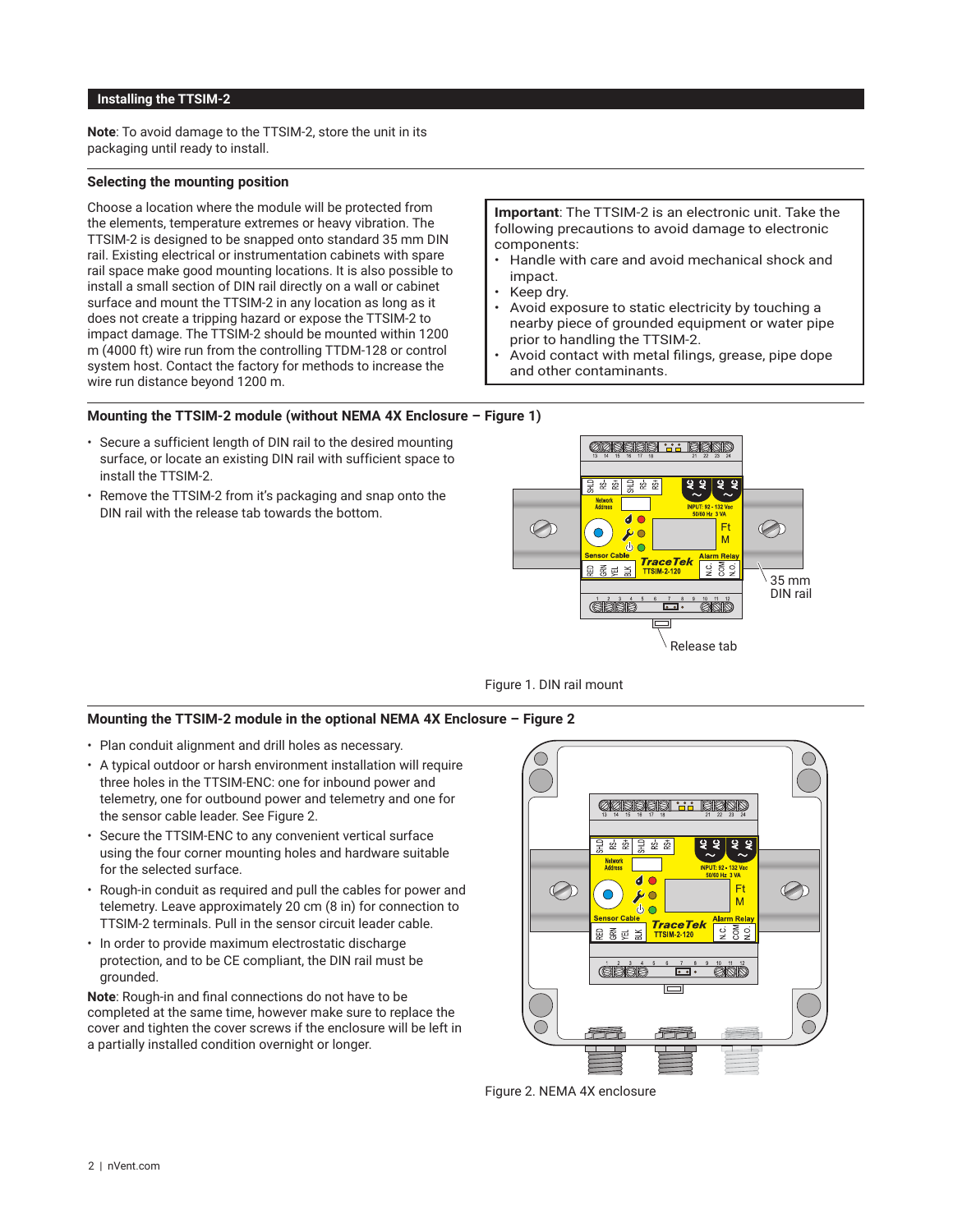# **Power Supply Options**

The TTSIM-2 has several power supply options available. Depending on the version being installed and local regulations, the wiring requirements may vary. In all cases, be sure that each

## **Connections for Power and Telemetry**

TTSIM-2 communicates all alarm and status messages via RS-485 shielded twisted pair telemetry. Two of the four conductors in the power/telemetry cable are used for telemetry and the other two wires may be used to provide the supply voltage. Alternatively, separate wiring may be used for the supply voltage, as shown in Figure 3.

For all TTSIM-2 modules except the last one, there will be an incoming cable (from the TTDM-128 or other host system) and an outgoing cable (to the next TTSIM-2).

- Strip a sufficient amount of the jacket insulation and shielding to expose about 2.5 cm (1 in) of the four wires.
- Strip the primary wires to expose approximately 6 mm (1/4 in) of conductor and make the following connections: (see Figure 3)

| <b>Terminal</b> | Color        | Item                     |                                          |
|-----------------|--------------|--------------------------|------------------------------------------|
| 13              |              | Shield Drain Wire        | [Shielded twisted                        |
| 14              | <b>Black</b> | $RS-485(-)$              | pair from TTDM-128,                      |
| 15              | Red          | $RS-485 (+)$             | Host, or previous<br><b>TTSIM</b>        |
| 16              |              | <b>Shield Drain Wire</b> |                                          |
| 17              | <b>Black</b> | $RS-485(-)$              | [Shielded twisted pair<br>to next TTSIM] |
| 18              | Red          | $RS-485 (+)$             |                                          |
| 21              | Green        | <b>AC/DC Supply</b>      | From source or                           |
| 22              | White        | <b>AC/DC Supply</b>      | previous TTSIM*                          |
| 23              | Green        | AC/DC Supply             |                                          |
| 24              | White        | <b>AC/DC Supply</b>      | [To next TTSIM]                          |
|                 |              |                          |                                          |

\* Power supply voltage must be within range specified on TTSIM-2 label.

Items in square brackets [ ] are optional. Wire colors shown in table above correspond to wire colors of TT-RS485/PWR-JC-BULK (PN 430016-000) power and telemetry cable.

## **Connections for Alarm Relay**

The software programmable TTSIM-2 relay contacts may be used for local or remote annunciation, to control a valve or other device, or for connection to a control automation system contact input. The relay can be programmed to alarm on leak only; on either leak or fault; or on leak, fault, or service required. The relay can also be programmed to be ON (coil energized) or OFF (coil de-energized) to signal an alarm (see table below). The relay can be programmed using either a TTDM-128, TT-TS12, or a PC running nVent RAYCHEM TraceTek TT-TALK software.

| <b>Programmed Alarm</b> |                        |           | <b>Status at Terminals</b> |  |
|-------------------------|------------------------|-----------|----------------------------|--|
| <b>State</b>            | <b>Alarm Condition</b> | $10 - 11$ | $11 - 12$                  |  |
| On (default)            | No alarms              | closed    | open                       |  |
|                         | Alarm                  | open      | closed                     |  |
|                         | Loss of power          | closed    | open                       |  |
| Off                     | No alarms              | open      | closed                     |  |
|                         | Alarm                  | closed    | open                       |  |
|                         | Loss of power          | closed    | open                       |  |

TTSIM-2 receives supply voltage from one and only one source. **Important**: Observe polarity of DC connection if using 12 Vdc or 24 Vdc versions.







Figure 4. Alarm Relay Connections (shown in power off condition)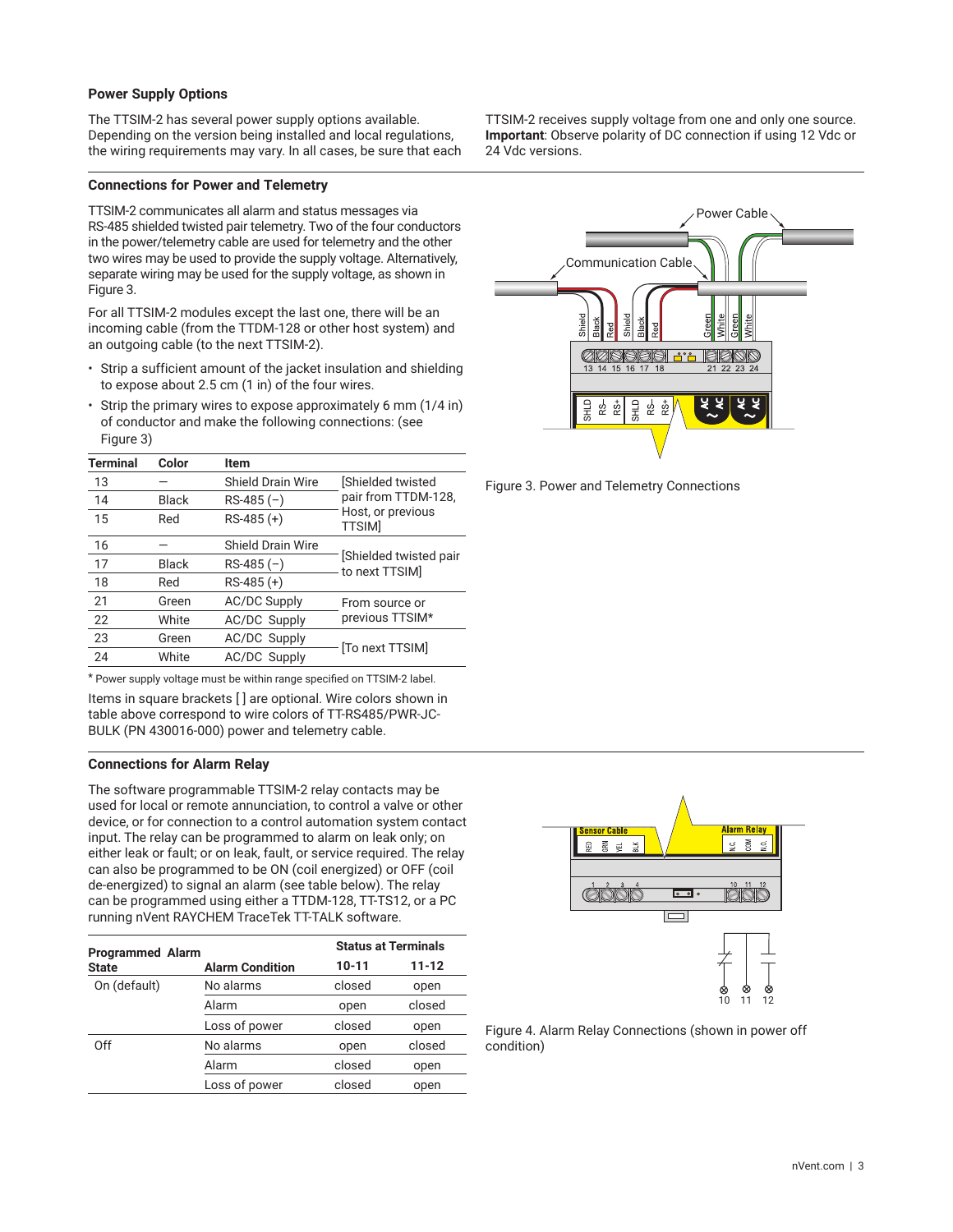## **Place the End of Line Jumper in the correct position**

If the TTSIM-2 will be connected to a host for communication, it is necessary to set the End of Line Jumper in the correct position as follows:

- On the last TTSIM-2 in the circuit, place the jumper as shown in Figure 5a.
- On all other TTSIM's in the circuit, place the jumper as shown in Figure 5b.





Figure 5a. End of Line Jumper for last TTSIM Figure 5b. End of Line Jumper for all other TTSIM's

## **Leader Cable Connections for Sensor**

The TTSIM-2 can be used with any of the nVent RACYHEM TraceTek family of sensors including: TT1000, TT3000, TT5000 and TT5001 cables, as well as float switches and point probes. Connect the leader cable to the TTSIM as shown in Figure 6.

| <b>Terminal</b> | Color        | Item                             |
|-----------------|--------------|----------------------------------|
|                 | Red          |                                  |
| っ               | Green        | Red / Green Sensor Cable Loop    |
| 3               | Yellow       |                                  |
|                 | <b>Black</b> | Yellow / Black Sensor Cable Loop |



Figure 6. Sensing Cable Connections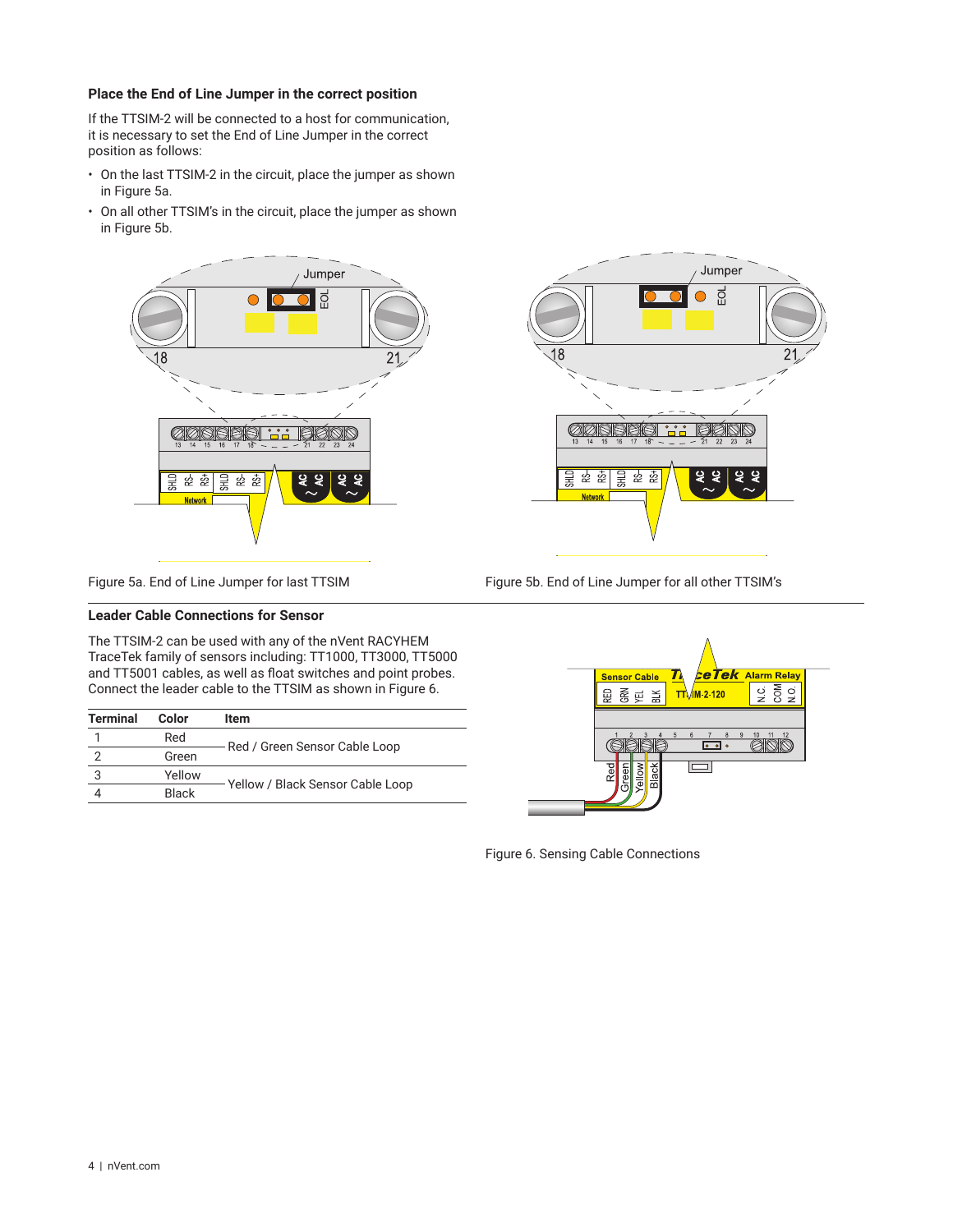#### **Operating Instructions**

## **Network Address Assignment**

If the TTSIM-2 will be used in an nVent RAYCHEM TraceTek network with a TTDM-128, each module in the network must have a unique address in the range 001 to 127. All TTSIM-2 units are shipped from the factory with their network address pre-set to a value above the range of valid addresses, in order to prevent communication conflicts during system startup and configuration. Each TTSIM must therefore be configured to a unique address before it can communicate with the TTDM-128 or other host.

To set the TTSIM-2 network addresses, repeat the following procedure for each TTSIM-2. Perform the complete procedure one module at a time:

- Place the TTSIM-2 configuration jumper in the CFG position, as shown in Figure 7a.
- Using the TTDM-128 or host system, assign the new TTSIM-2 address (refer to the TTDM-128 User Manual, H56853).
- Place the configuration jumper in the normal operating position, as shown in Figure 7b, or remove it completely (the jumper is not required in normal operation).
- Write the address in the space provided on the TTSIM-2 cover.



Figure 7a. Configuration Jumper in Configuration Position

#### **Selecting location measurement units**

The TTSIM-2 can be configured to display leak location in either feet or meters. To select the desired units:

- Press the RESET button and hold it for approximately 3 seconds, until the display shows "Unt".
- A small vertical bar in the LCD will appear next to either the Ft or M label. Press (but do not hold) the RESET button to select the desired units. When the vertical bar is next to the desired units, press and hold the RESET for 3 seconds to accept the setting and return to normal operation,

#### **Other configuration settings**

The TTSIM-2 has a number of configurable settings, including relay mode and operations and leak sensitivity. Refer to the TTDM-128 User Manual (H56853) for details on how to change these configurations.



Figure 7b. Configuration Jumper set for Normal Operation



Figure 8. RESET pushbutton and units indicator locations